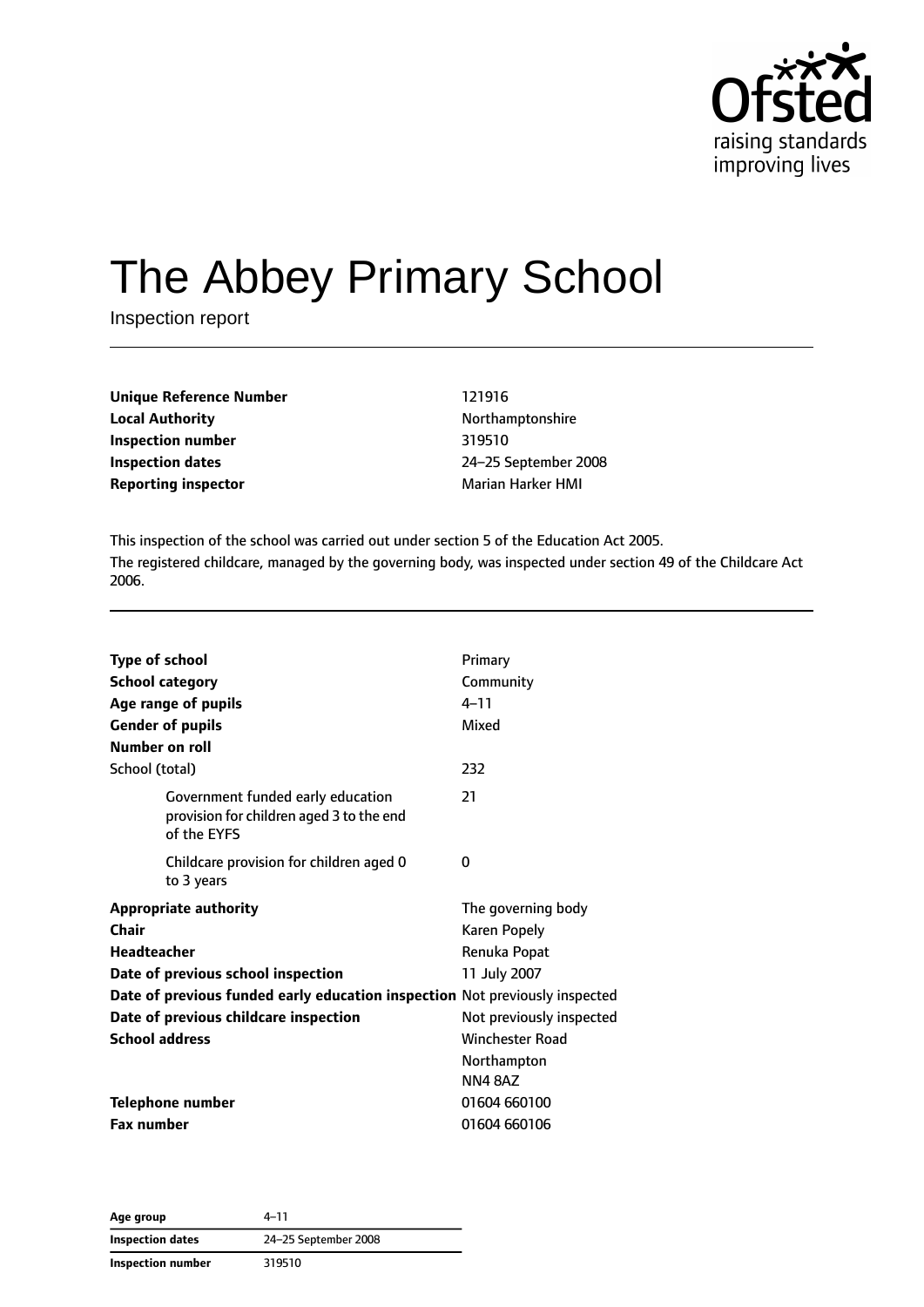.

<sup>©</sup> Crown copyright 2008

Website: www.ofsted.gov.uk

This document may be reproduced in whole or in part for non-commercial educational purposes, provided that the information quoted is reproduced without adaptation and the source and date of publication are stated.

Further copies of this report are obtainable from the school. Under the Education Act 2005, the school must provide a copy of this report free of charge to certain categories of people. A charge not exceeding the full cost of reproduction may be made for any other copies supplied.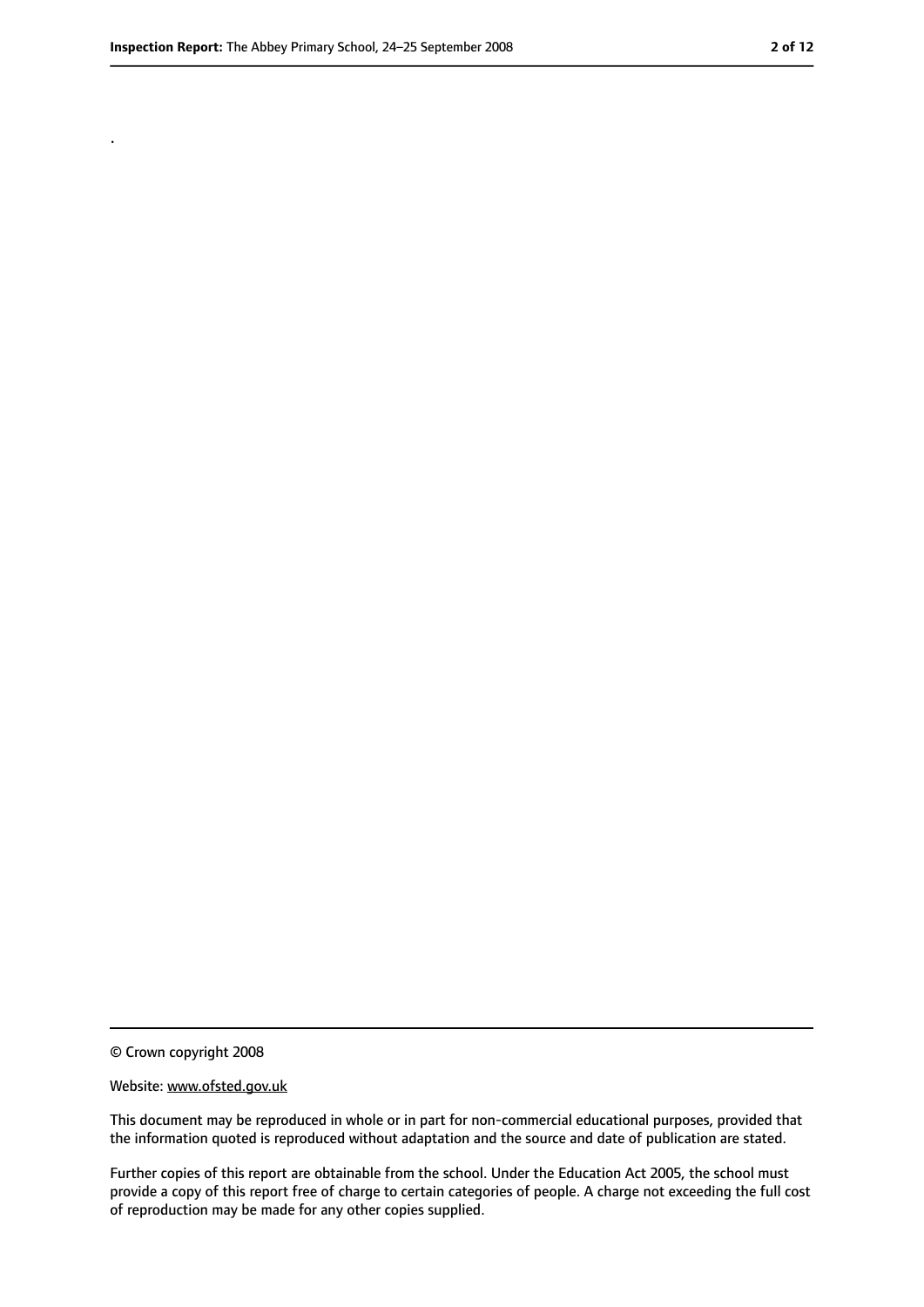# **Introduction**

The inspection was carried out by one of Her Majesty's Inspectors of Schools and one Additional Inspector.

# **Description of the school**

The Abbey is an average sized primary school situated on the outskirts of Northampton. The large majority of pupils come from the local area with the rest from surrounding neighbourhoods. Pupils are from a wide variety of backgrounds, although the general socio-economic profile is in line with the national average. The proportions of pupils who are eligible for free school meals or do not have English as their first language are lower than average. The large majority of pupils are of White British origin. The school has full time Early Years Foundation Stage (EYFS) provision for children in Reception. The Butterfly Centre, which offers provision for before and after school clubs and pre-school, is based within the school grounds and is independently managed. Following the previous inspection, in July 2007, the school was issued with a Notice to Improve.

## **Key for inspection grades**

| Grade 1 | Outstanding  |
|---------|--------------|
| Grade 2 | Good         |
| Grade 3 | Satisfactory |
| Grade 4 | Inadequate   |
|         |              |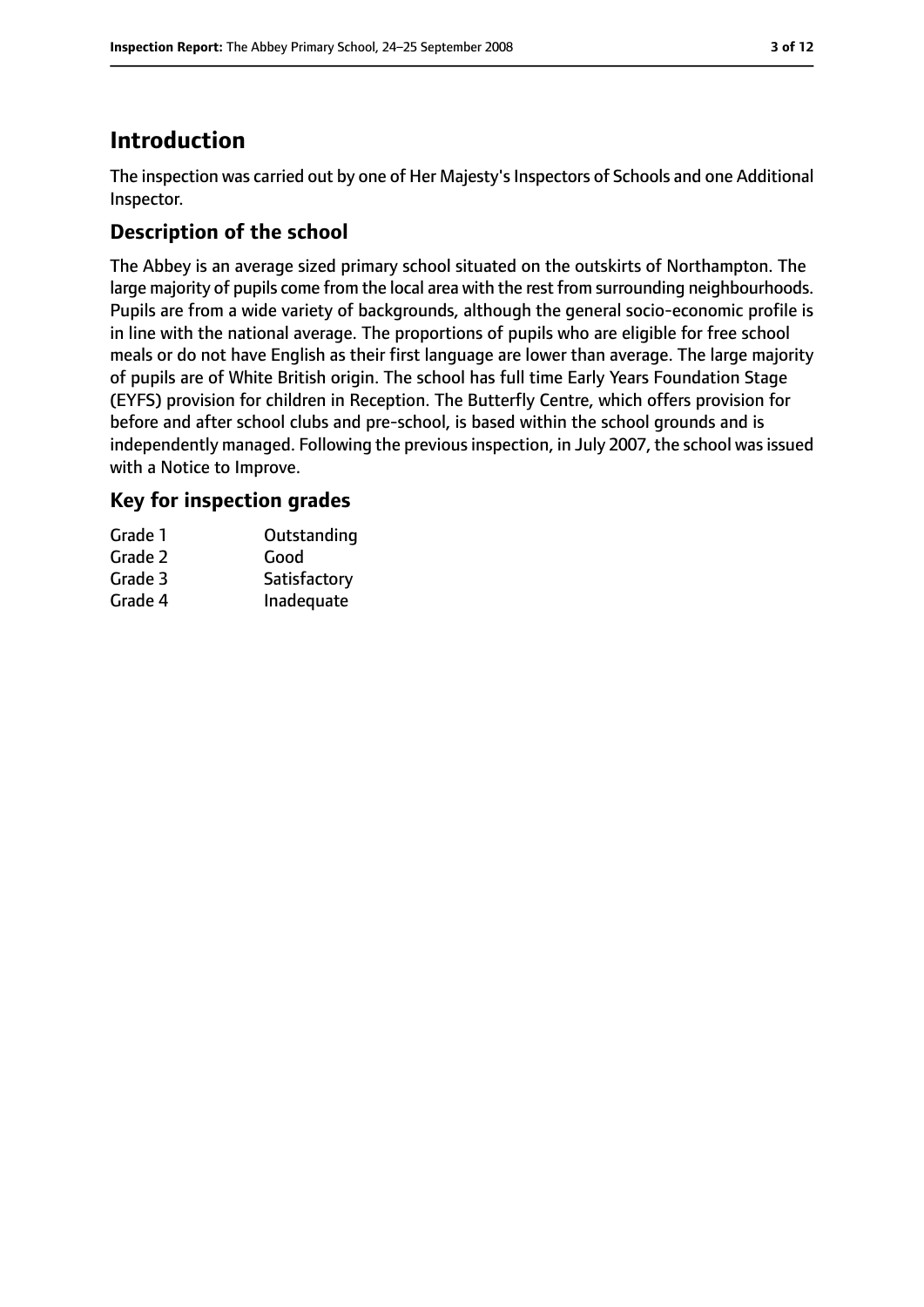## **Overall effectiveness of the school**

#### **Grade: 3**

In accordance with section 13 (5) of the Education Act 2005, Her Majesty's Chief Inspector is of the opinion that the school no longer requires significant improvement.

The Abbey is a satisfactory school that has significantly improved since the last inspection. Partnerships with parents and the local community are a strength and everyone works well together in this harmonious school. Pupils much enjoy their education and behaviour is excellent. One typical parent said, 'The school boosts children's confidence by giving them a say in how things are done.' Children enter the school with skill levels generally in line with those expected for their age, although there is variability. They make satisfactory progress through Reception and most children achieve the expected levels by the time they enter Year 1, although some key skills, including writing and calculation, remain below expectations. The overall effectiveness of Reception is satisfactory. Pupils continue to make satisfactory progress through Key Stage 1 and achieve standards that are broadly average by the end of Year 2. Standards in reading at Key Stage 1 have recently improved due to the implementation of a structured phonics scheme. Pupils make satisfactory progress through Key Stage 2 where standards have recently improved and are now broadly average. However, more work remains to be done to improve standards and achievement in mathematics and writing across the school.

Pupils' personal development and well-being, including their spiritual, moral, social and cultural development, are good. Pupils have a good awareness of how to stay healthy and safe. The curriculum is satisfactory and offers a good range of extra-curricular and enrichment activities, including a number of residential visits, which are very much enjoyed by the pupils. Achievement of pupils with learning difficulties and/or disabilities is satisfactory. A few pupils make good progress, particularly in reading and writing, because their learning difficulties are quickly identified and effective support put in place. Achievement of pupils from minority ethnic groups is in line with their peers. The few pupils who are learning English as an additional language are well supported and make satisfactory progress.

The quality of teaching and learning is satisfactory. During the inspection, the majority of lessons observed were good and the remainder were satisfactory. However, the recent improvements in teaching have not yet had time to impact fully on pupils' achievement and there is not sufficient challenge for more able pupils. In the more successful lessons, the pace of learning is brisk, teachers make good use of partner talk to extend learning, and well chosen activities match the needs of the pupils and make learning exciting. In some lessons, learning objectives are not as clear as they could be, and opportunities are missed to reinforce key skills, particularly in writing and mathematics. The quality of pastoral care and support is a strong feature of the school's work and is outstanding. Staff are committed to caring for pupils and the school fully meets statutory requirements regarding the safe recruitment of staff. Academic guidance is good and equips pupils with the skills to become independent learners.

The quality of leadership and management across the school is satisfactory. The determination of the headteacher and senior leadersto improve the quality of education for pupils hasresulted in the school moving forward at a rapid rate since the last inspection. Senior leaders have formulated a clear direction for the school and they have an accurate view of the school's strengths and weaknesses. The school is aware of the need to further develop leadership and management at all levels, particularly subject leaders, to improve standards and achievement.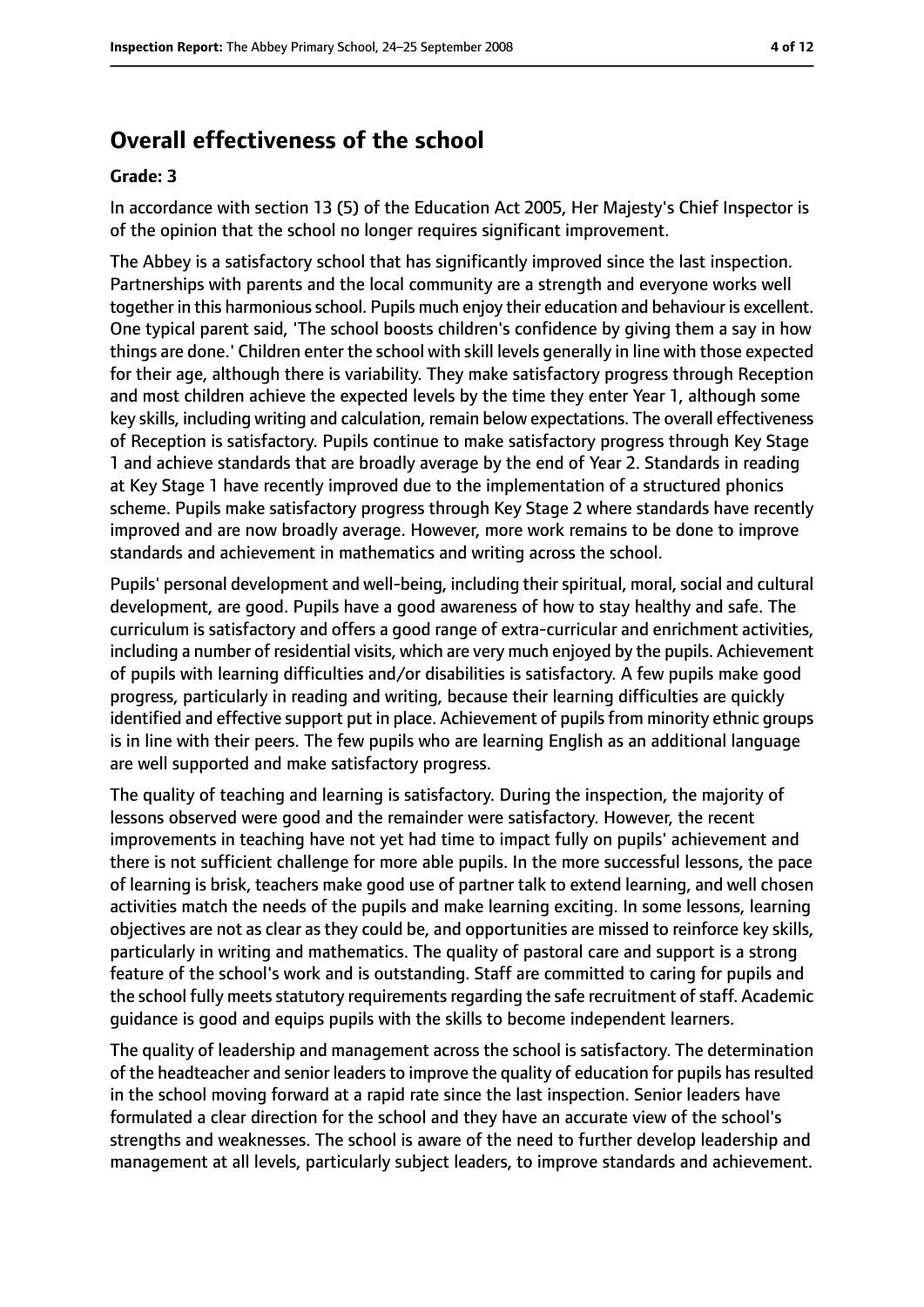The Abbey is a satisfactory school that has significantly improved since the last inspection. Partnerships with parents and the local community are a strength and everyone works well together in this harmoniousschool. Pupils much enjoy their education and behaviour is excellent. One typical parent said, 'The school boosts children's confidence by giving them a say in how things are done.' Children enter the school with skill levels generally in line with those expected for their age, although there is variability. They make satisfactory progress through Reception and most children achieve the expected levels by the time they enter Year 1, although some key skills, including writing and calculation, remain below expectations. The overall effectiveness of Reception is satisfactory. Pupils continue to make satisfactory progress through Key Stage 1 and achieve standards that are broadly average by the end of Year 2. Standards in reading at Key Stage 1 have recently improved due to the implementation of a structured phonics scheme. Pupils make satisfactory progress through Key Stage 2 where standards have recently improved and are now broadly average. However, more work remains to be done to improve standards and achievement in mathematics and writing across the school.

Pupils' personal development and well-being, including their spiritual, moral, social and cultural development, are good. Pupils have a good awareness of how to stay healthy and safe. The curriculum is satisfactory and offers a good range of extra-curricular and enrichment activities, including a number of residential visits, which are very much enjoyed by the pupils. Achievement of pupils with learning difficulties and/or disabilities is satisfactory. A few pupils make good progress, particularly in reading and writing, because their learning difficulties are quickly identified and effective support put in place. Achievement of pupils from minority ethnic groups is in line with their peers. The few pupils who are learning English as an additional language are well supported and make satisfactory progress.

The quality of teaching and learning is satisfactory. During the inspection, the majority of lessons observed were good and the remainder were satisfactory. However, the recent improvements in teaching have not yet had time to impact fully on pupils' achievement and there is not sufficient challenge for more able pupils. In the more successful lessons, the pace of learning is brisk, teachers make good use of partner talk to extend learning, and well chosen activities match the needs of the pupils and make learning exciting. In some lessons, learning objectives are not as clear as they could be, and opportunities are missed to reinforce key skills, particularly in writing and mathematics. The quality of pastoral care and support is a strong feature of the school's work and is outstanding. Staff are committed to caring for pupils and the school fully meets statutory requirements regarding the safe recruitment of staff. Academic guidance is good and equips pupils with the skills to become independent learners.

The quality of leadership and management across the school is satisfactory. The determination of the headteacher and senior leadersto improve the quality of education for pupils hasresulted in the school moving forward at a rapid rate since the last inspection. Senior leaders have formulated a clear direction for the school and they have an accurate view of the school's strengths and weaknesses. The school is aware of the need to further develop leadership and management at all levels, particularly subject leaders, to improve standards and achievement.

# **Effectiveness of the Early Years Foundation Stage**

#### **Grade: 3**

Children clearly enjoy their time in the Reception class. Close links with parents and the warm, secure environment ensure they settle quickly and make rapid progress in their personal development. Children work well together and the development of speaking skills is given a high priority. Consequently, most children are able to talk confidently with a partner and make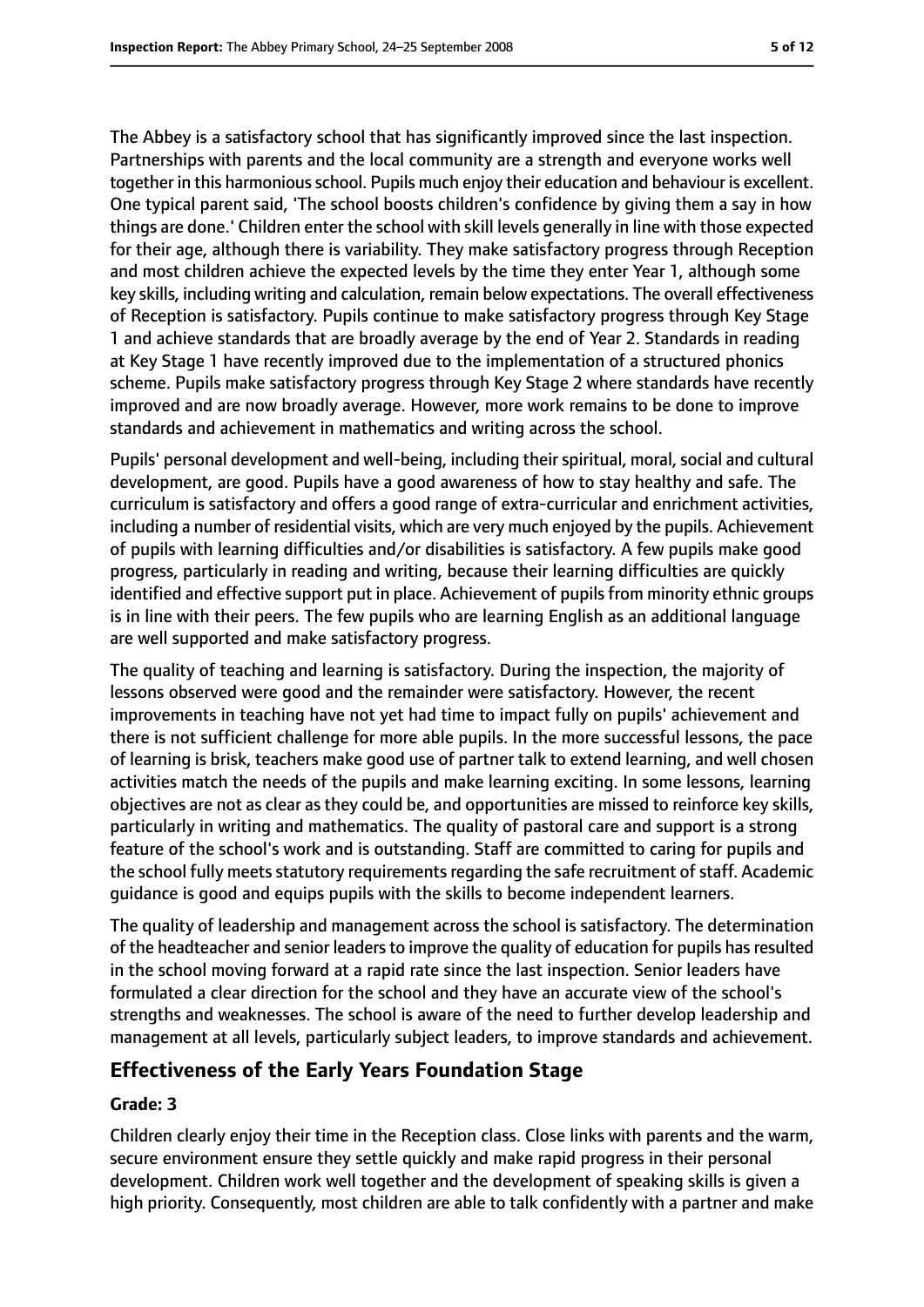contributions to group discussions. Their attainment on entry is broadly average. Children make satisfactory progress and most are working within the expected levels for personal, social and emotional development by the time they enter Year 1. The rate of progress made by the children is accelerating because of the improving teaching and interesting curriculum provided. Activities are carefully planned and adapted to meet the interests and needs of the children. The enthusiasm of the staff is infectious and ensures that children are excited about their activities and eager to take part. Occasionally, opportunities to capitalise on this enthusiasm and provide greater challenge, for example in writing and other key skills, are missed. Careful attention is paid to pupils' welfare and safety as illustrated in the risk assessment for the 'soap flake sculpture' activity. All staff work very closely together and the leadership of the EYFS is satisfactory.

## **What the school should do to improve further**

- Increase the rate of progress and raise standards in writing and mathematics.
- Ensure that all teaching is at least consistently good.
- Increase the level of challenge for more able pupils.
- Ensure that middle leaders make a greater contribution to improving standards and achievement. A small proportion of the schools, whose overall effectiveness is judged satisfactory but which have areas of underperformance, will receive a monitoring visit by an Ofsted inspector before their next section 5 inspection.

# **Achievement and standards**

#### **Grade: 3**

The school's strategies to raise attainment are beginning to have a positive impact, as shown in the recent improvement in standards and achievement in Key Stage 2 and in reading at Key Stage 1. However, more work remains to be done to raise standards and achievement across the school. When children enter Reception their attainment is broadly in line with the expected levels for this age. However, writing skills and some aspects of mathematics, such as calculation, are less well developed. Children make satisfactory progress in their acquisition of basic skills and good progress in their personal development during Reception. Pupils make satisfactory progress in Key Stage 1 and achieve standards that are broadly average by the end of Year 2, although not enough pupils achieve the higher levels, due in part to gaps in their knowledge and understanding of key skills. In Key Stage 2, progress is satisfactory overall and standards have recently improved to bring attainment in line with national averages. Progress in mathematics has been slower than in other subjects as a result of previous underachievement.

# **Personal development and well-being**

#### **Grade: 2**

Spiritual, moral, social and cultural development is good. Pupils' behaviour is exemplary. The pupils display high levels of self confidence, self esteem, and very positive attitudes in lessons. They respond very well to their teachers and the Year 6 pupils take their responsibilities as role models very seriously. Special events focusing on India and Greece, visits from people of a variety of faiths, and a wide range of musical and artistic activities contribute well to the pupils' good spiritual and cultural development. Attendance is satisfactory and improving as a result of action taken by the school. Pupils have a good understanding of how to keep themselves healthy and safe and this is evident in their enthusiastic involvement in sports clubs, the healthy tuck shop, and the responsible way in which they conduct themselves around the school. This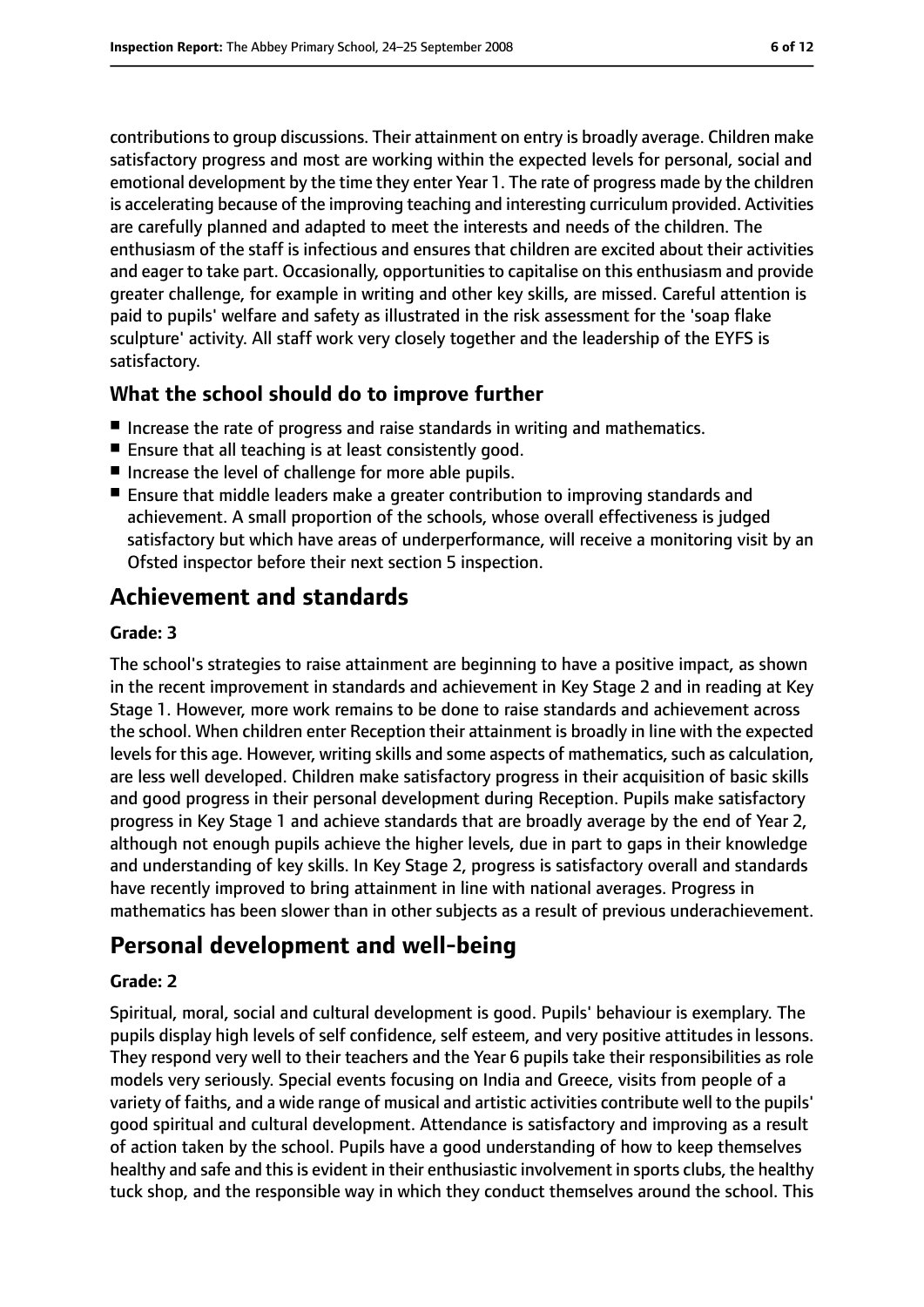is confirmed by the school's recent receipt of the Active Mark and Healthy School awards. Pupils are encouraged to express their views through class discussions and the school council. Councillors report that their work will help them in later life because they will be used to 'working together as a team and coming up with ideas'. The work of the school council, duties in school, and responsibilities such as running the school book shop enable pupils to make a good contribution to school life. Pupils leave the school as confident individuals with good personal and sound academic skills that prepare them satisfactorily for later life.

# **Quality of provision**

## **Teaching and learning**

#### **Grade: 3**

This is a friendly school where relationships between pupils and staff are very positive. In Reception there is a strong emphasis on developing children's personal, social and emotional development which gives them a good foundation for their future learning. In good lessons in Key Stages 1 and 2, pupils are given interesting activities that are well matched to their age and abilities. For example, Year 6 pupils were introduced to a new writing genre through a murder mystery scenario. On occasion, the level of challenge is not closely enough matched to the needs of more able pupils. All the teachers know and manage their pupils well. Pupils work hard in lessons and work well in pairs actively contributing to their learning. For example, in some lessons good use is made of partner talk and hot seating so pupils can explain their thinking. Progress made by the pupils across the school, although satisfactory, is variable because the quality of teaching is not consistently good. In satisfactory lessons, progress is not as speedy because learning objectives are not as clear as they could be and learning styles are not closely matched to pupils' needs. Pupils with learning difficulties and/or disabilities are sensitively supported and activities are well matched to their individual needs. Learning support staff make valuable and effective contributions in lessons.

#### **Curriculum and other activities**

#### **Grade: 3**

The curriculum enables pupils to make satisfactory progress in the basic skills of literacy and numeracy and in information and communication technology. Work in science develops the pupils' good understanding of healthy lifestyles, which is demonstrated in the enthusiastic purchases from the school's healthy tuck shop. Teachers are making good progress in developing activities which make links between subjects, thereby broadening the curriculum and increasing pupils' enjoyment, but recognise that more needs to be done. Some after school clubs, such as the 'Writers Club', cater for more able pupils but the school also recognises that more needs to be done to increase the level of challenge for more able pupils in all subjects of the curriculum. The curriculum is successfully enriched by a good range of special events, visits and visitors. These enhance the pupils' good personal development and enjoyment. The pupils take enthusiastic advantage of a wide range of after school clubs in sports, arts and other activities. Over half the pupils are learning to play a musical instrument. Pupils sing enthusiastically in assembly and music is a strength of the school. The pupils particularly enjoy the theme days that take place in science, art and design technology. For example, the project inspired by the work of the designer Charles Rennie Mackintosh was much enjoyed by pupils and their parents.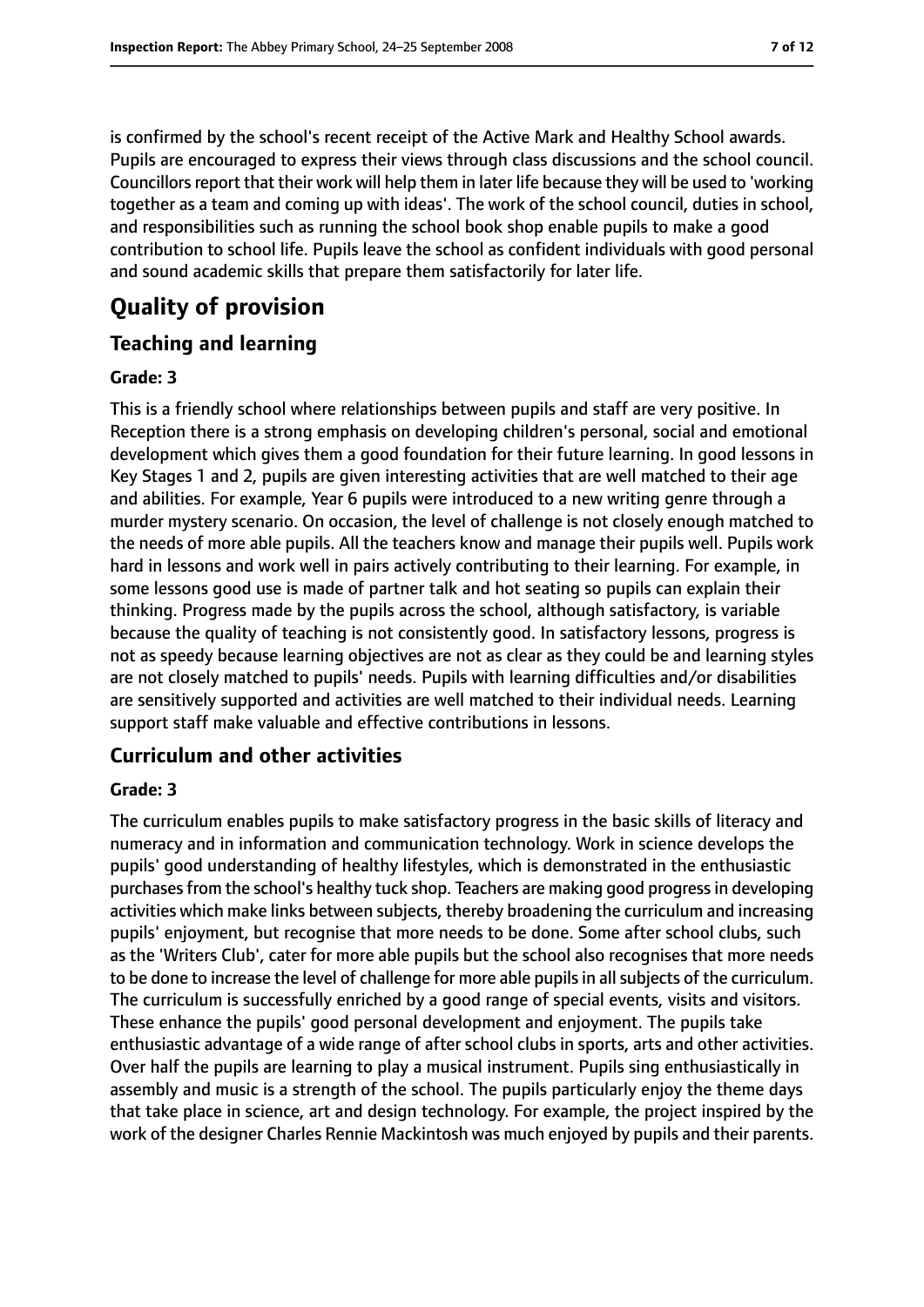#### **Care, guidance and support**

#### **Grade: 2**

Pupils' high levels of self esteem, their outstanding behaviour and the warm, purposeful atmosphere in the school are a consequence of the exemplary care and good guidance pupils receive. Policies to ensure pupils' safety are securely in place, reviewed regularly and training provided in order to keep staff up to date. Learning mentors provide effective support for pupils and parents in a variety of ways and adjust their timetables to meet the needs of pupils asthey arise. The school makes good use of outside agenciesto support pupils and their families. Pupils are provided with good advice about their achievements and what they need to do to improve further. Work is thoroughly marked and pupils in all classes are given time to respond to the marking, to correct work, and sometimes to take on another challenge. Pupils have targets in English and mathematics which they generally find helpful, although the language in which they are expressed is sometimes over complex. Pupils are becoming skilled in assessing their own achievements.

#### **Leadership and management**

#### **Grade: 3**

The headteacher has a clear vision for the school's improvement and provides strong leadership. She has developed a good team spirit across the school but she recognises there is still work to do in holding all managers accountable for the standards achieved and progress made by the pupils. However, the school's collective leadership and management have had a positive influence in moving the school forward since the last inspection. The quality of self-evaluation is good and the school is suitably placed to improve. The school actively promotes equality of opportunity and deals effectively with any issues that arise. The governing body is very supportive of the school and is determined to raise achievement and standards. Governors are fulfilling their statutory responsibilities and increasingly hold the school to account for the standards attained by the pupils. Outside professionals associated with the school hold it in very high regard. They acknowledge the strong links the school has made with the local community, actively promoting community cohesion. Parents too are full of praise for the school and the way it develops happy and confident young people. One parent commented, 'My daughter would choose not to come home in the evening because she loves school so much.'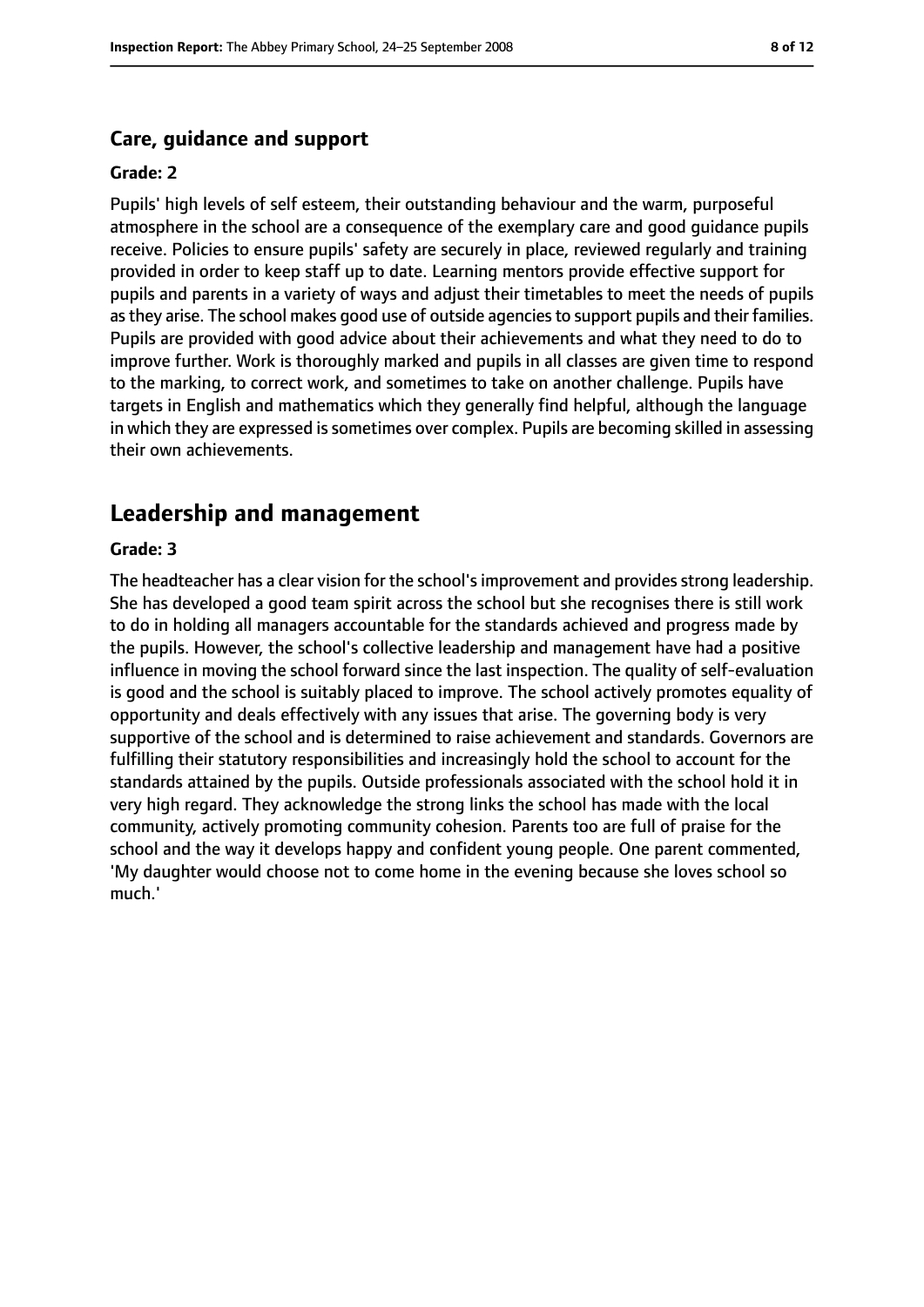**Any complaints about the inspection or the report should be made following the procedures set out in the guidance 'Complaints about school inspection', which is available from Ofsted's website: www.ofsted.gov.uk.**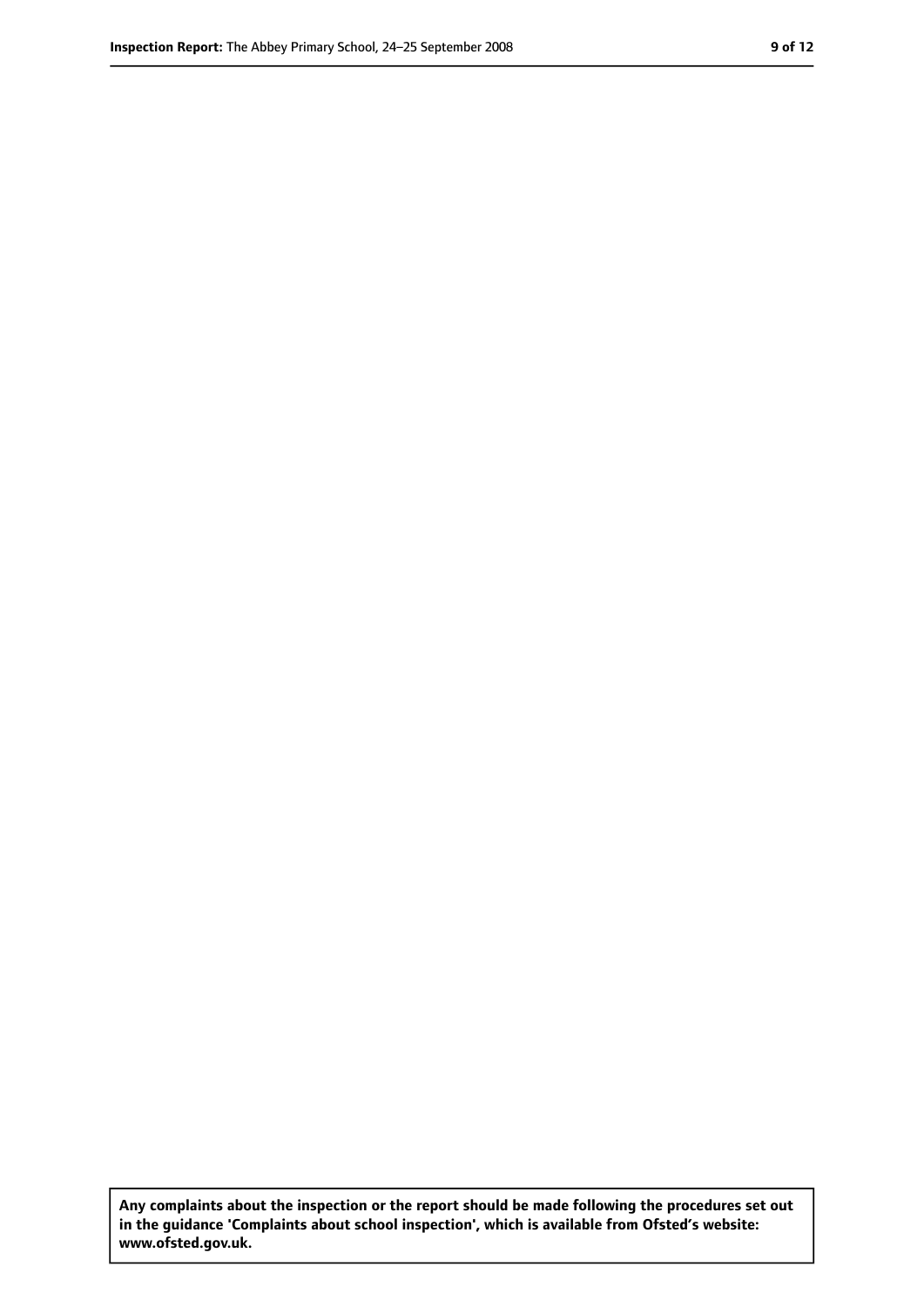# **Inspection judgements**

| Key to judgements: grade 1 is outstanding, grade 2 good, grade 3 satisfactory, and | <b>School</b>  |
|------------------------------------------------------------------------------------|----------------|
| arade 4 inadequate                                                                 | <b>Overall</b> |

## **Overall effectiveness**

| How effective, efficient and inclusive is the provision of<br>education, integrated care and any extended services in meeting the<br>needs of learners? |     |
|---------------------------------------------------------------------------------------------------------------------------------------------------------|-----|
| Effective steps have been taken to promote improvement since the last<br>inspection                                                                     | Yes |
| How well does the school work in partnership with others to promote learners'<br>well being?                                                            |     |
| The capacity to make any necessary improvements                                                                                                         |     |

# **Effectiveness of the Early Years Foundation Stage**

| How effective is the provision in meeting the needs of children in the<br><b>EYFS?</b>       |  |
|----------------------------------------------------------------------------------------------|--|
| How well do children in the EYFS achieve?                                                    |  |
| How good are the overall personal development and well-being of the children<br>in the EYFS? |  |
| How effectively are children in the EYFS helped to learn and develop?                        |  |
| How effectively is the welfare of children in the EYFS promoted?                             |  |
| How effectively is provision in the EYFS led and managed?                                    |  |

## **Achievement and standards**

| How well do learners achieve?                                                                               |  |
|-------------------------------------------------------------------------------------------------------------|--|
| The standards <sup>1</sup> reached by learners                                                              |  |
| How well learners make progress, taking account of any significant variations<br>between groups of learners |  |
| How well learners with learning difficulties and/or disabilities make progress                              |  |

<sup>&</sup>lt;sup>1</sup>Grade 1 - Exceptionally and consistently high; Grade 2 - Generally above average with none significantly below average; Grade 3 - Broadly average to below average; Grade 4 - Exceptionally low.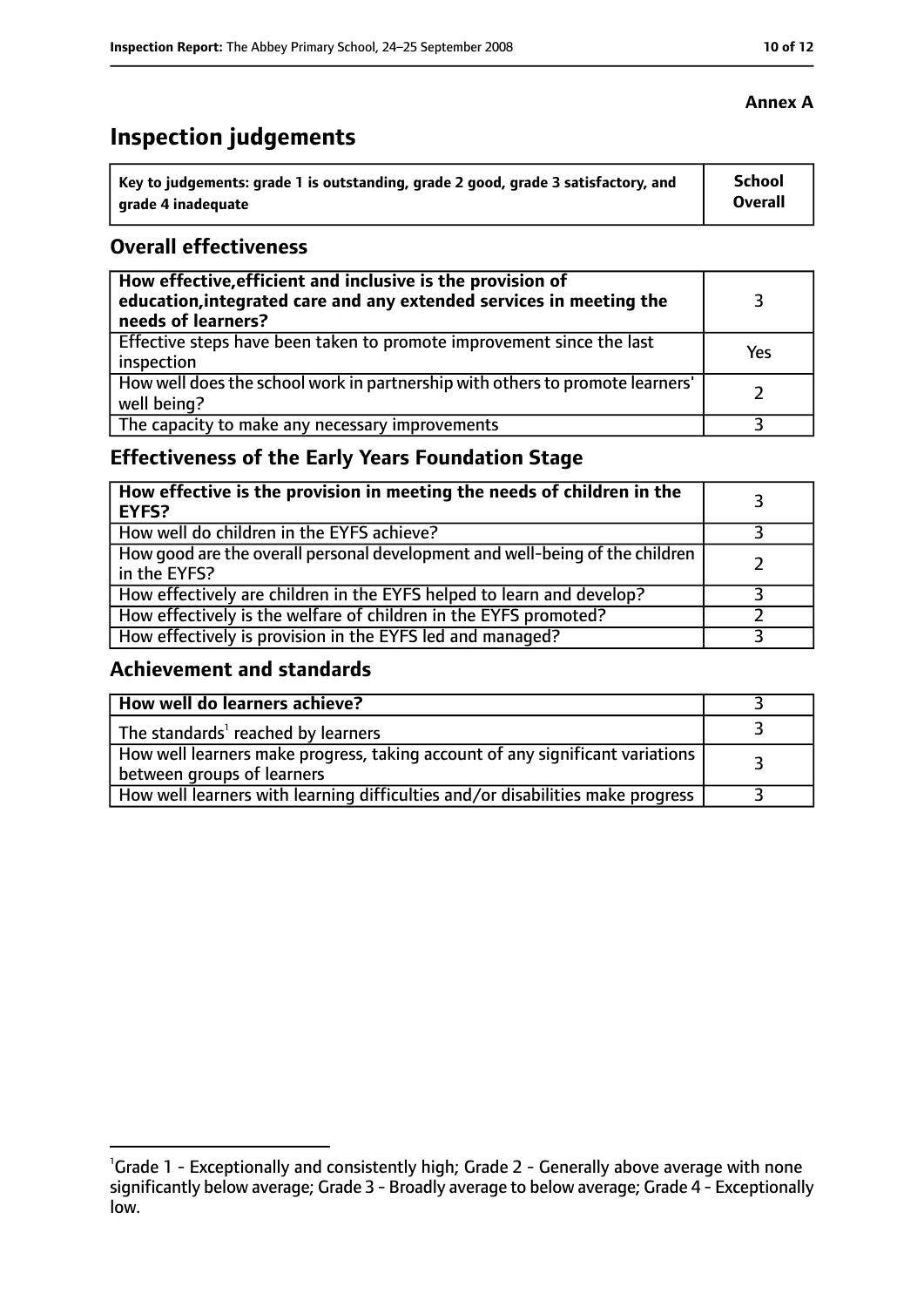# **Personal development and well-being**

| How good are the overall personal development and well-being of the<br>learners?                                 |  |
|------------------------------------------------------------------------------------------------------------------|--|
| The extent of learners' spiritual, moral, social and cultural development                                        |  |
| The extent to which learners adopt healthy lifestyles                                                            |  |
| The extent to which learners adopt safe practices                                                                |  |
| The extent to which learners enjoy their education                                                               |  |
| The attendance of learners                                                                                       |  |
| The behaviour of learners                                                                                        |  |
| The extent to which learners make a positive contribution to the community                                       |  |
| How well learners develop workplace and other skills that will contribute to<br>their future economic well-being |  |

# **The quality of provision**

| How effective are teaching and learning in meeting the full range of<br>learners' needs?              |  |
|-------------------------------------------------------------------------------------------------------|--|
| How well do the curriculum and other activities meet the range of needs and<br>interests of learners? |  |
| How well are learners cared for, quided and supported?                                                |  |

# **Leadership and management**

| How effective are leadership and management in raising achievement<br>and supporting all learners?                                              |           |
|-------------------------------------------------------------------------------------------------------------------------------------------------|-----------|
| How effectively leaders and managers at all levels set clear direction leading<br>to improvement and promote high quality of care and education |           |
| How effectively leaders and managers use challenging targets to raise standards                                                                 | 3         |
| The effectiveness of the school's self-evaluation                                                                                               |           |
| How well equality of opportunity is promoted and discrimination eliminated                                                                      |           |
| How well does the school contribute to community cohesion?                                                                                      |           |
| How effectively and efficiently resources, including staff, are deployed to<br>achieve value for money                                          | 3         |
| The extent to which governors and other supervisory boards discharge their<br>responsibilities                                                  | 3         |
| Do procedures for safequarding learners meet current government<br>requirements?                                                                | Yes       |
| Does this school require special measures?                                                                                                      | No        |
| Does this school require a notice to improve?                                                                                                   | <b>No</b> |